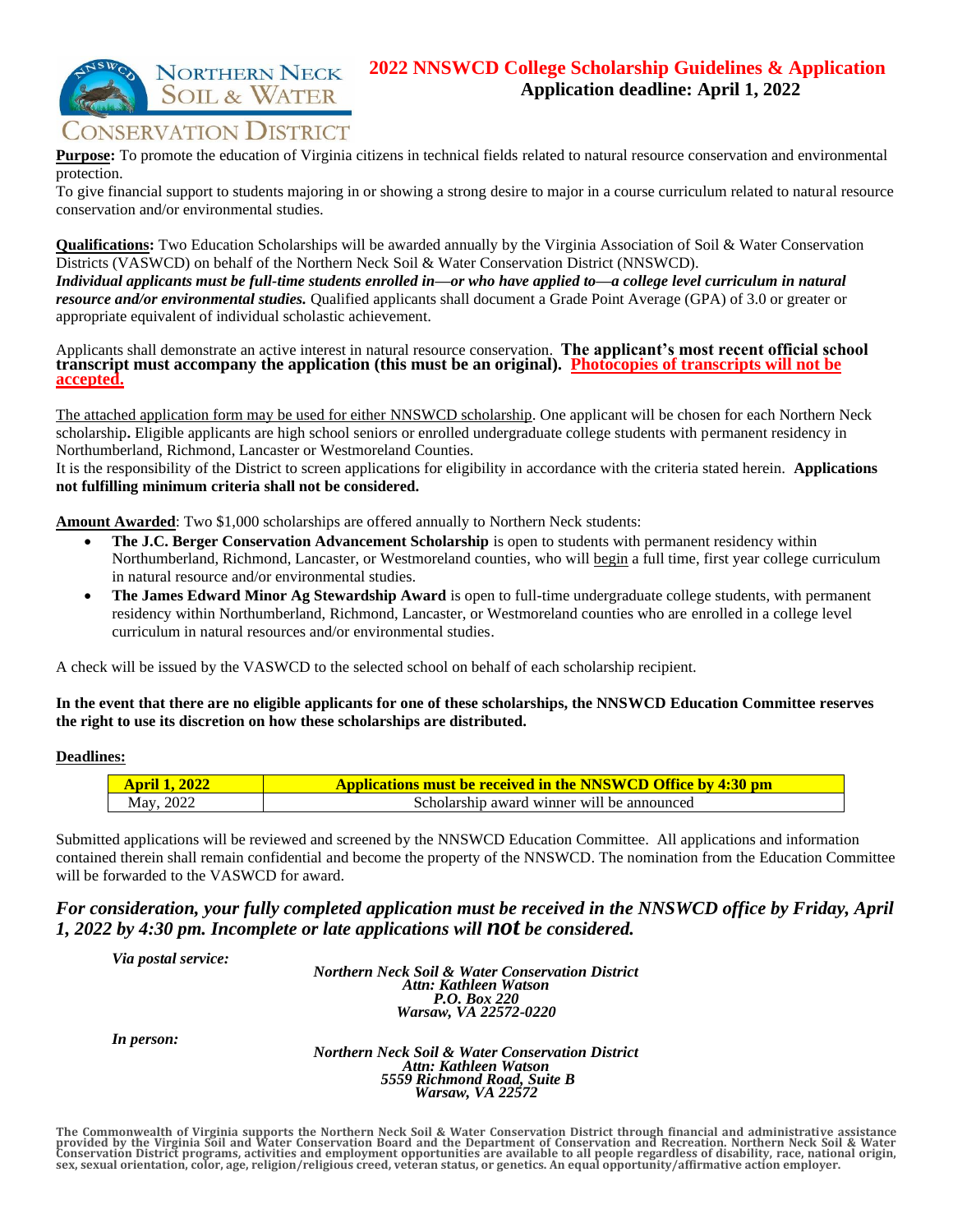

### **NNSWCD College Scholarship Application**

*Deadline: April 1, 2022* 

| Please indicate the scholarship for which you are applying: |                                                                                      |                                                                                                                                                                                                                                              | □ J.C. Berger Conservation Advancement Scholarship<br>(graduating high school seniors) |  |       |                                                                               |  |
|-------------------------------------------------------------|--------------------------------------------------------------------------------------|----------------------------------------------------------------------------------------------------------------------------------------------------------------------------------------------------------------------------------------------|----------------------------------------------------------------------------------------|--|-------|-------------------------------------------------------------------------------|--|
|                                                             |                                                                                      |                                                                                                                                                                                                                                              |                                                                                        |  |       | □ James Edward Minor Ag Stewardship Award<br>(undergraduate college students) |  |
|                                                             |                                                                                      | A. Personal Information                                                                                                                                                                                                                      |                                                                                        |  |       |                                                                               |  |
|                                                             |                                                                                      |                                                                                                                                                                                                                                              | Last                                                                                   |  | First | Middle                                                                        |  |
|                                                             |                                                                                      |                                                                                                                                                                                                                                              |                                                                                        |  |       |                                                                               |  |
|                                                             |                                                                                      |                                                                                                                                                                                                                                              |                                                                                        |  |       |                                                                               |  |
|                                                             |                                                                                      |                                                                                                                                                                                                                                              |                                                                                        |  |       |                                                                               |  |
|                                                             |                                                                                      |                                                                                                                                                                                                                                              |                                                                                        |  |       |                                                                               |  |
|                                                             | 1.<br>College Attending or Plan to Attend (Include College Name and Location):<br>2. |                                                                                                                                                                                                                                              |                                                                                        |  |       |                                                                               |  |
|                                                             |                                                                                      |                                                                                                                                                                                                                                              |                                                                                        |  |       |                                                                               |  |
|                                                             | 3.                                                                                   |                                                                                                                                                                                                                                              |                                                                                        |  |       |                                                                               |  |
|                                                             | 4.                                                                                   | As of Fall 2021, your <b>COLLEGE</b> level will be (circle one): First Year Student Sophomore                                                                                                                                                |                                                                                        |  |       | Junior<br>Senior                                                              |  |
|                                                             | 5.                                                                                   |                                                                                                                                                                                                                                              |                                                                                        |  |       |                                                                               |  |
|                                                             | 6.                                                                                   |                                                                                                                                                                                                                                              |                                                                                        |  |       |                                                                               |  |
|                                                             |                                                                                      | C. Environmental Leadership & Activity Experience (15 pts)<br>List any environmental leadership or activity experience you may have or any professional organizations of which you are a<br>member. Attach additional information as needed. |                                                                                        |  |       |                                                                               |  |
|                                                             |                                                                                      |                                                                                                                                                                                                                                              |                                                                                        |  |       |                                                                               |  |
|                                                             |                                                                                      |                                                                                                                                                                                                                                              |                                                                                        |  |       |                                                                               |  |
|                                                             |                                                                                      |                                                                                                                                                                                                                                              |                                                                                        |  |       |                                                                               |  |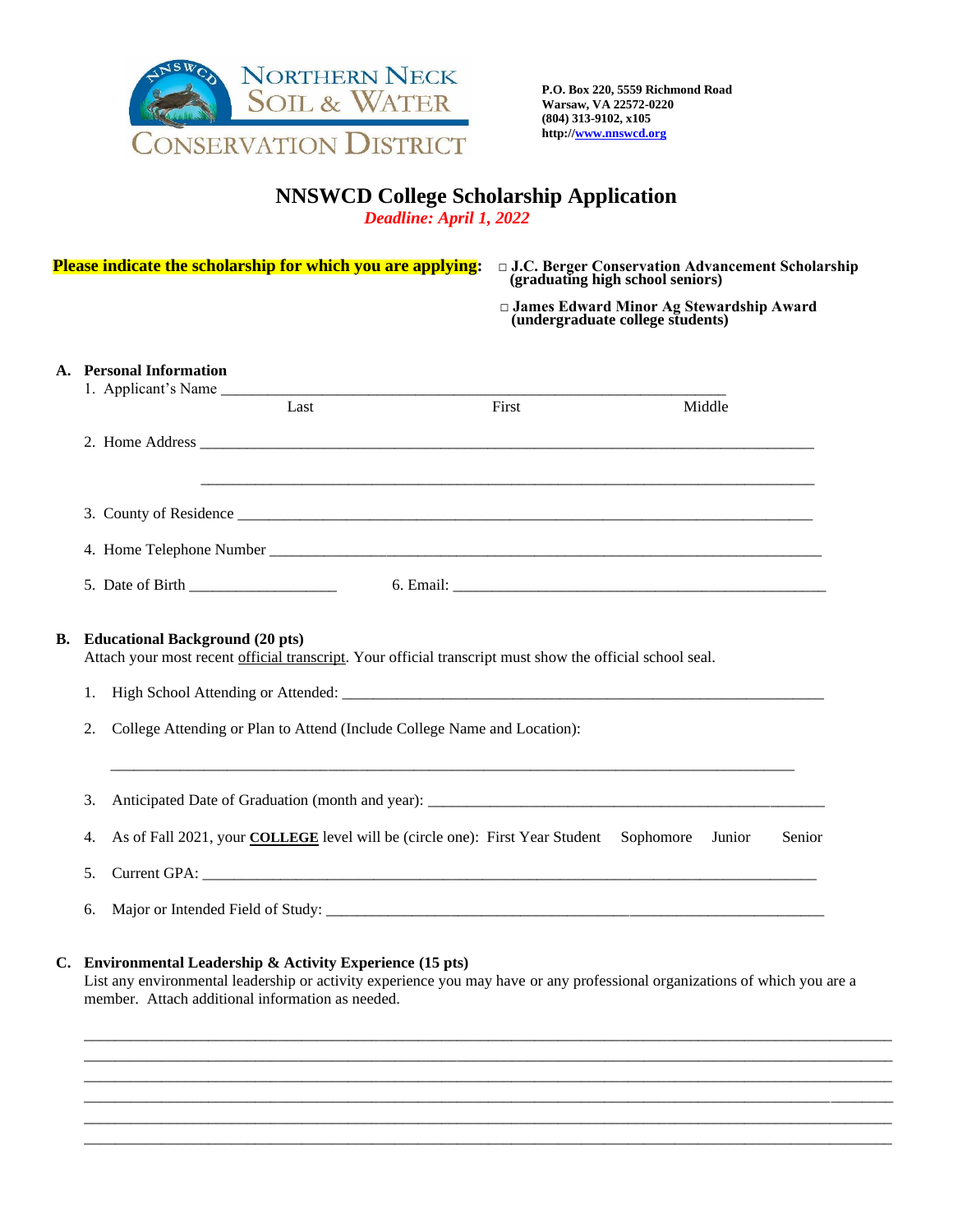#### **D. Other Leadership & Activity Experience (5 pts)**

|    | information as needed.                                                                                                                                                                                                                | List all other organizations and important extracurricular activities in which you have or currently are participating. Indicate any<br>activities in which you hold or have held office and note which position. Include other activities such as athletics, music, drama,<br>dance, public speaking, clubs, societies, public events/exhibits or awards; list honors or letters earned. Attach additional |  |  |  |  |
|----|---------------------------------------------------------------------------------------------------------------------------------------------------------------------------------------------------------------------------------------|-------------------------------------------------------------------------------------------------------------------------------------------------------------------------------------------------------------------------------------------------------------------------------------------------------------------------------------------------------------------------------------------------------------|--|--|--|--|
|    |                                                                                                                                                                                                                                       |                                                                                                                                                                                                                                                                                                                                                                                                             |  |  |  |  |
|    | Volunteer & Employment Experience (10 pts)<br>information as needed.                                                                                                                                                                  | List any volunteer or employment experiences including your position and brief description of duties. Attach additional                                                                                                                                                                                                                                                                                     |  |  |  |  |
| 1. |                                                                                                                                                                                                                                       |                                                                                                                                                                                                                                                                                                                                                                                                             |  |  |  |  |
|    |                                                                                                                                                                                                                                       |                                                                                                                                                                                                                                                                                                                                                                                                             |  |  |  |  |
|    |                                                                                                                                                                                                                                       |                                                                                                                                                                                                                                                                                                                                                                                                             |  |  |  |  |
| 1. | <b>Financial Information and Other Circumstances (5 pts)</b><br>Are you applying for or will you receive a scholarship or loan from other sources? Please circle one. YES NO<br>If yes, give loan or scholarship sources and amounts: |                                                                                                                                                                                                                                                                                                                                                                                                             |  |  |  |  |
| 3. |                                                                                                                                                                                                                                       | In addition to the above, financing for your education will primarily come from:                                                                                                                                                                                                                                                                                                                            |  |  |  |  |
| 4. |                                                                                                                                                                                                                                       | Do you have other circumstances (e.g., first generation college student) or a personal situation you would like to share?                                                                                                                                                                                                                                                                                   |  |  |  |  |
|    | G. References/Letters of Recommendation (10 pts)                                                                                                                                                                                      | Attach recommendation letters from at least 3 references - other than family members - who can provide additional<br>information about your academic and community activities. Share with your references that the purpose of this scholarship is<br>to promote through education the conservation of our natural resources by providing financial support to students majoring in or                       |  |  |  |  |
|    | details on those from whom you have requested recommendation letters.                                                                                                                                                                 | showing a strong desire to major in a curriculum related to natural resource conservation or environmental studies. List below                                                                                                                                                                                                                                                                              |  |  |  |  |
| 1. |                                                                                                                                                                                                                                       | Name of Reference:                                                                                                                                                                                                                                                                                                                                                                                          |  |  |  |  |
|    |                                                                                                                                                                                                                                       |                                                                                                                                                                                                                                                                                                                                                                                                             |  |  |  |  |
|    |                                                                                                                                                                                                                                       |                                                                                                                                                                                                                                                                                                                                                                                                             |  |  |  |  |
| 2. |                                                                                                                                                                                                                                       |                                                                                                                                                                                                                                                                                                                                                                                                             |  |  |  |  |
|    |                                                                                                                                                                                                                                       |                                                                                                                                                                                                                                                                                                                                                                                                             |  |  |  |  |
|    |                                                                                                                                                                                                                                       |                                                                                                                                                                                                                                                                                                                                                                                                             |  |  |  |  |
| 3. |                                                                                                                                                                                                                                       |                                                                                                                                                                                                                                                                                                                                                                                                             |  |  |  |  |
|    |                                                                                                                                                                                                                                       |                                                                                                                                                                                                                                                                                                                                                                                                             |  |  |  |  |
|    |                                                                                                                                                                                                                                       |                                                                                                                                                                                                                                                                                                                                                                                                             |  |  |  |  |